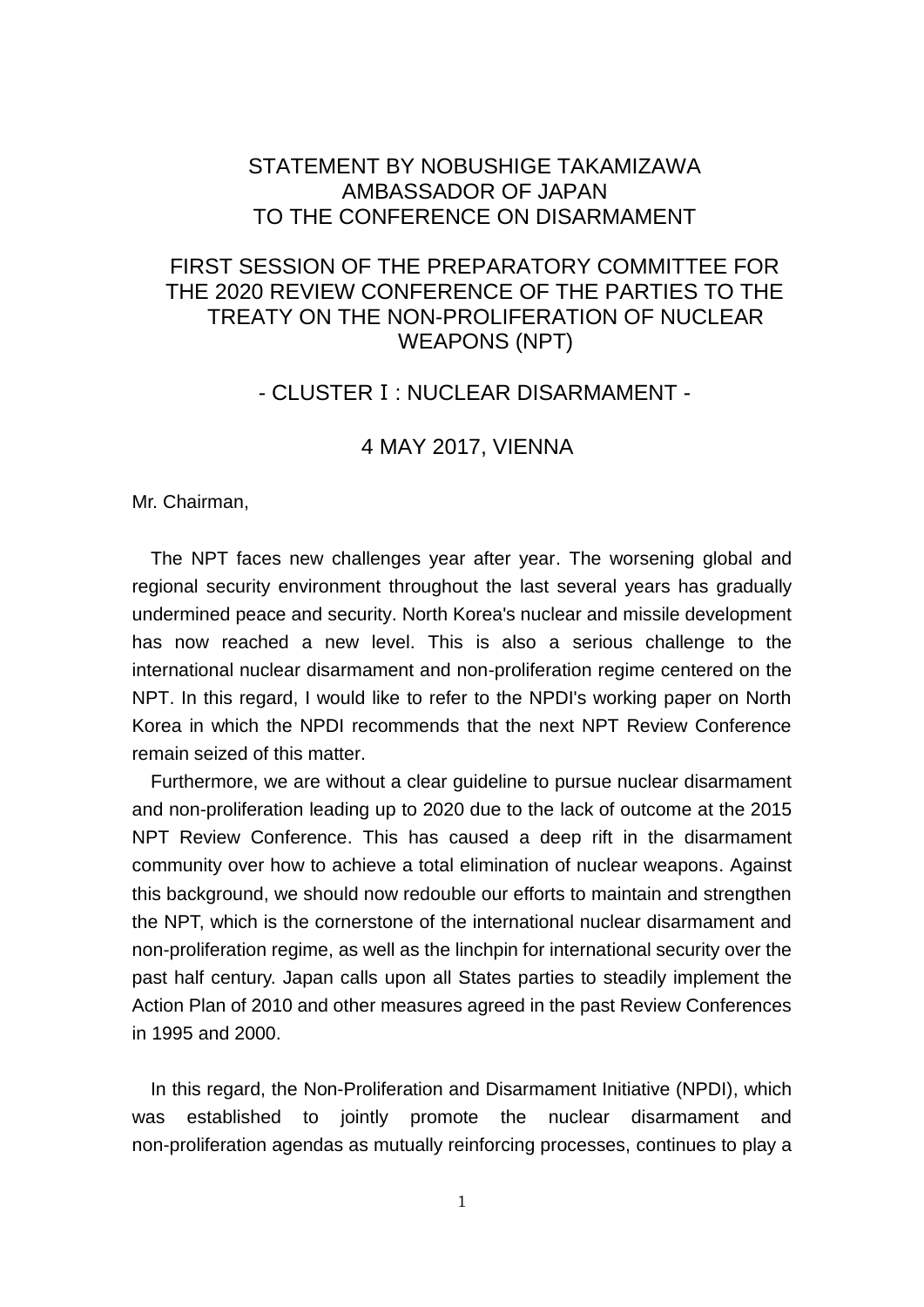constructive and proactive role and provides concrete and practical measures during the current NPT Review Cycle. In addition, the Broadly Like Minded (BLM) countries, while taking into account the security environment that we currently face, pursue effective practical and legal measures illustrated by the Progressive Approach.

#### Mr. Chairman,

As a member of the NPDI, Japan aligns itself with the joint statement, and we would like to underscore the following points as priorities from our national perspectives.

First, concrete disarmament efforts should be taken with a sense of urgency. Looking over the slow progress of the nuclear disarmament pillar of this treaty, it is especially evident that nuclear disarmament should accelerate concrete progress. Japan urges all nuclear-weapon States to make further efforts to fulfill their disarmament obligation by taking concrete disarmament measures during this Review process.

Second is the further reduction of nuclear weapons and multilateral disarmament processes. In order to fulfill the obligation of Article VI of the NPT, it is indispensable for all nuclear-weapon States to comply with their unequivocal undertaking to accomplish the total elimination of nuclear weapons agreed in the 2000 and 2010 Review Conferences. In addition, all nuclear-weapon States are urged to further reduce all types of nuclear weapons, including non-strategic nuclear weapons through a unilateral and bilateral basis, and eventually engage in multilateral negotiations with all nuclear-weapon States. Japan expects that the process of the five nuclear-weapon States will resume their work, which will later form a basis for the eventual multilateral negotiations among them. Meanwhile, pending the start of such a multilateral negotiation, Japan urges all nuclear-weapon States to commit without delay in reducing their nuclear weapons.

Third is increasing transparency by nuclear-weapon States. Without transparency, negotiations on the reduction of nuclear weapons would become extremely complicated, and nuclear disarmament would not be accomplished in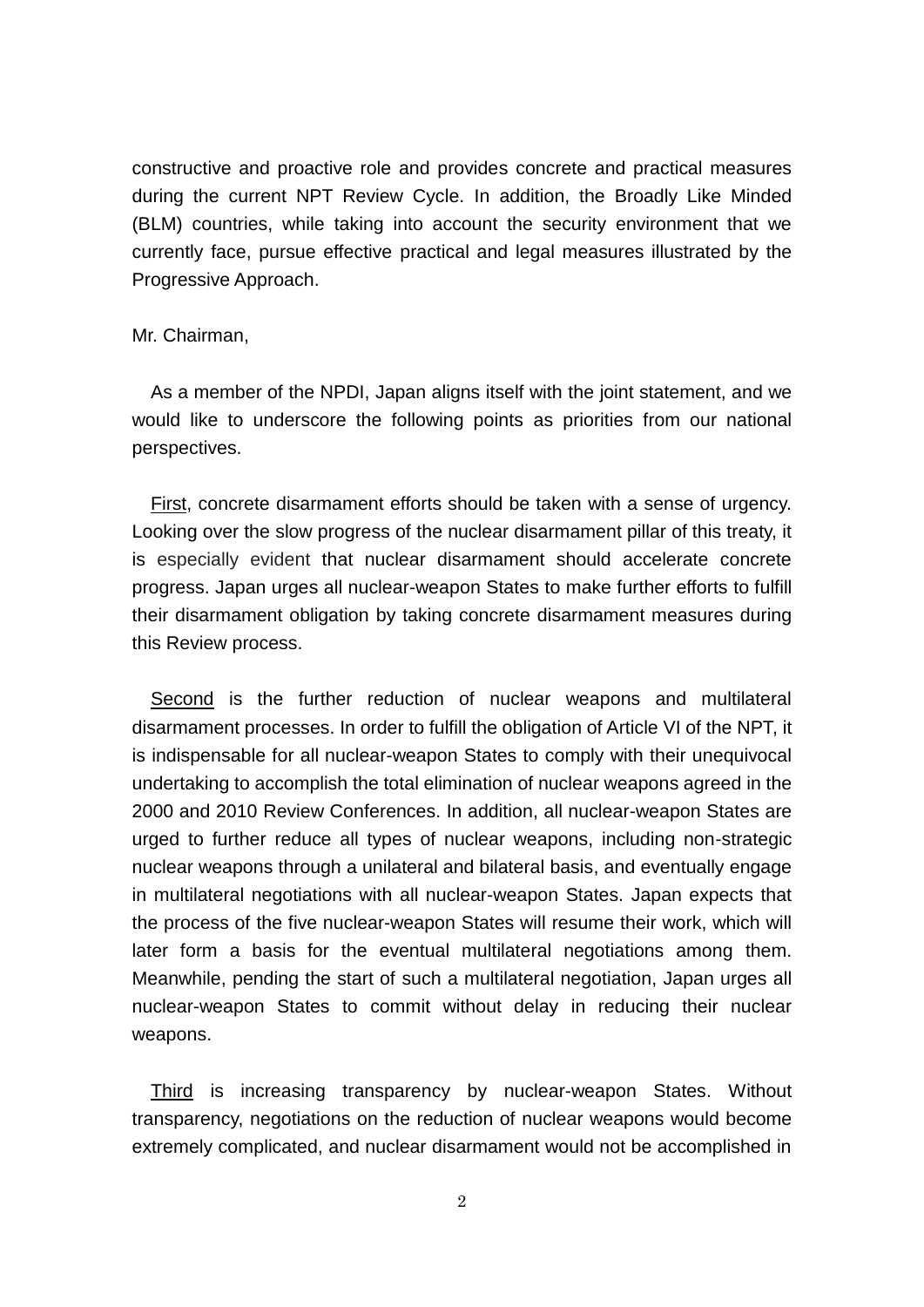an irreversible manner. When implementing nuclear disarmament measures, transparency is critical. Also, increased transparency alleviates mistrust among states and is vital as a confidence-building measure and serves as a basis for a stable international and regional security environment. Regarding this point, the NPDI submitted a working paper entitled "Transparency by All States Parties to the Treaty on the Non-Proliferation of Nuclear Weapons." It encourages all States parties to make use of this reporting template and to provide information on how they have implemented their NPT commitments, particularly the 2010 Action Plan. Among other things, Japan urges nuclear-weapon States to commit to utilizing the NPDI reporting form to make annual reports and to include numerical information during the 2020 Review Cycle. Such action would certainly be welcomed and contribute to filling the gap of trust and confidence between nuclear and non-nuclear-weapon States, which is imperative to uphold the NPT regime. Furthermore, we believe that reporting is an effective instrument not only for increasing transparency on nuclear disarmament activities but also for greater accountability as part of the strengthened review process.

Fourth, the principle of verifiability, along with the principle of transparency and irreversibility, must be applied to the nuclear disarmament process. efforts towards the development of nuclear disarmament verification capabilities provide assurance of compliance with nuclear disarmament and non-proliferation obligations and contribute to achieve our common goal. Japan welcomes the establishment of the GGE on nuclear disarmament verification next year in the UN. In addition, we commend the efforts of the IPNDV. These initiatives are important platforms where both nuclear and non-nuclear-weapon States can work together to deepen their understanding about the complex challenges in the verification of nuclear disarmament.

Fifth, an FMCT and the CTBT are crucial building blocks necessary to reach the "minimization point" to then realize a world free of nuclear weapons.

Japan will actively participate in the discussions at the high-level FMCT expert preparatory group, established under the UN. We are convinced that this group adds value to the work already carried out by the FMCT GGE and could lead to the commencement of a negotiation of an FMCT. We should make no further excuses that an FMCT negotiation cannot start due to the CD's long stalemate.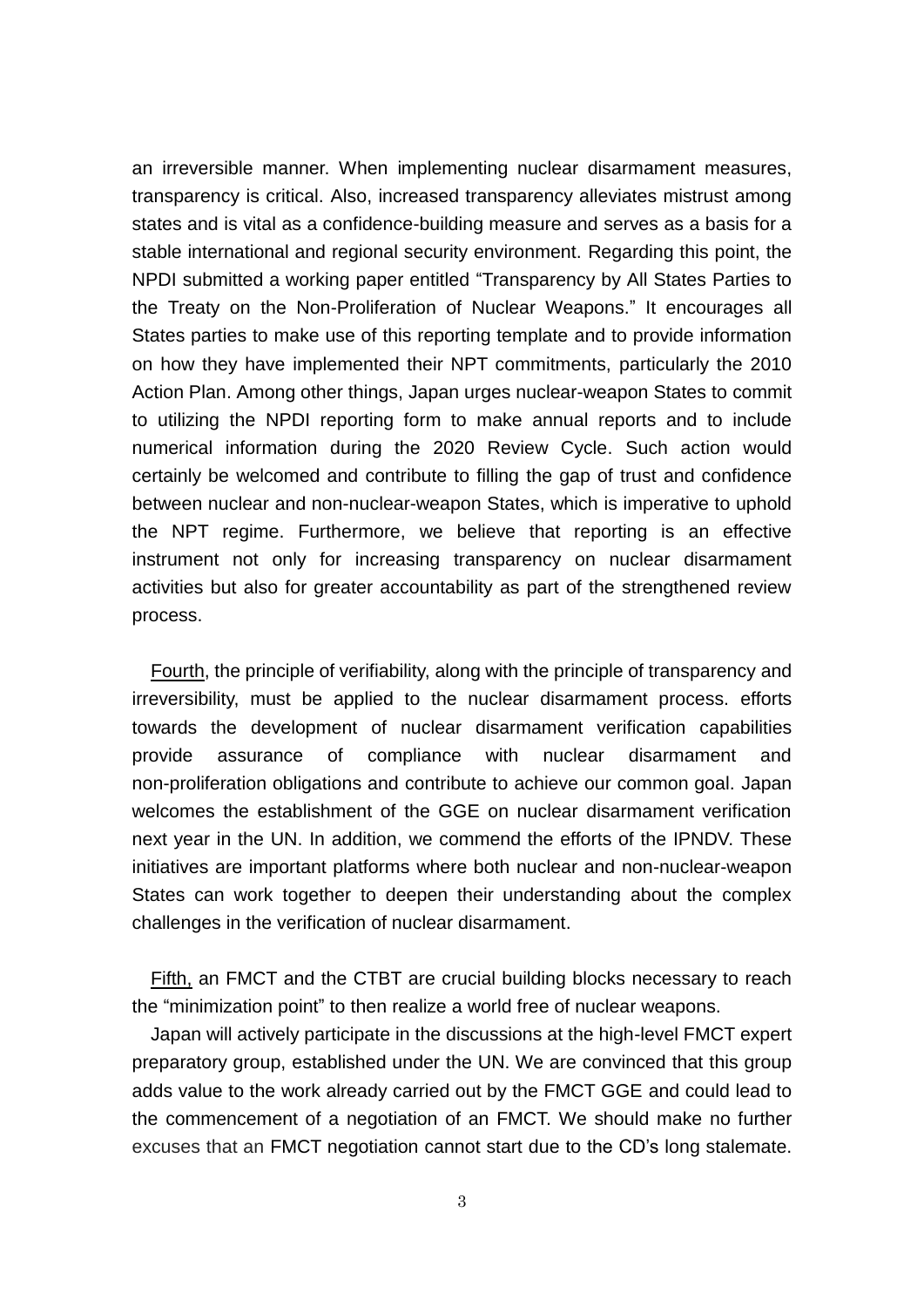Moreover, until the entry into force of an FMCT, we strongly urge all nuclear-weapon States and states possessing nuclear weapons to declare or maintain a moratorium on the production of fissile material for nuclear weapons or other nuclear explosive devices.

Japan urges all countries that have not yet signed or ratified the CTBT, especially the eight remaining Annex 2 countries to take concrete action without further delay, and not to wait for other countries to do so. The nuclear-weapon States should acknowledge once again that they have a special responsibility for the early entry into force of this Treaty. While the CTBT has not yet come into force, the fact that the nuclear test ban has been adhered to by the international community with very limited deviation is proof that it has become a de facto international norm. Based on this reality, we strongly appeal to all nuclear-weapon States and other states that hold nuclear weapons to declare or maintain a moratorium on nuclear weapon test explosions until the entry into force of the Treaty, and we strongly urge all countries to refrain from any nuclear test.

Sixth, Japan believes that disarmament and non-proliferation education is a valuable tool to advance nuclear disarmament and that it should be inclusive for all nuclear disarmament approaches. It is imperative for us to pass on, particularly to young generations, the devastation that was caused by the use of nuclear weapons, the threat of diverse nuclear risks, and the necessary steps to overcome these challenges. Japan encourages all states to implement the recommendations contained in the 2002 UNGA report on the "United Nations Study on Disarmament and Non-Proliferation Education (A/57/124)" based on Action 22 of the 2010 NPT Action Plan. In implementing this action, States Parties should take into account measures as cooperation among a diverse range of actors, critical thinking, information technology and raising awareness for the realities of catastrophic humanitarian consequences, which are stressed in the NPDI working paper entitled "Disarmament and Non-Proliferation Education and Awareness-Raising," submitted to this PrepCom.

#### Mr. Chairman,

Finally, there is the fact that negotiating a legally binding instrument to prohibit nuclear weapons brings clear differences among the international community.